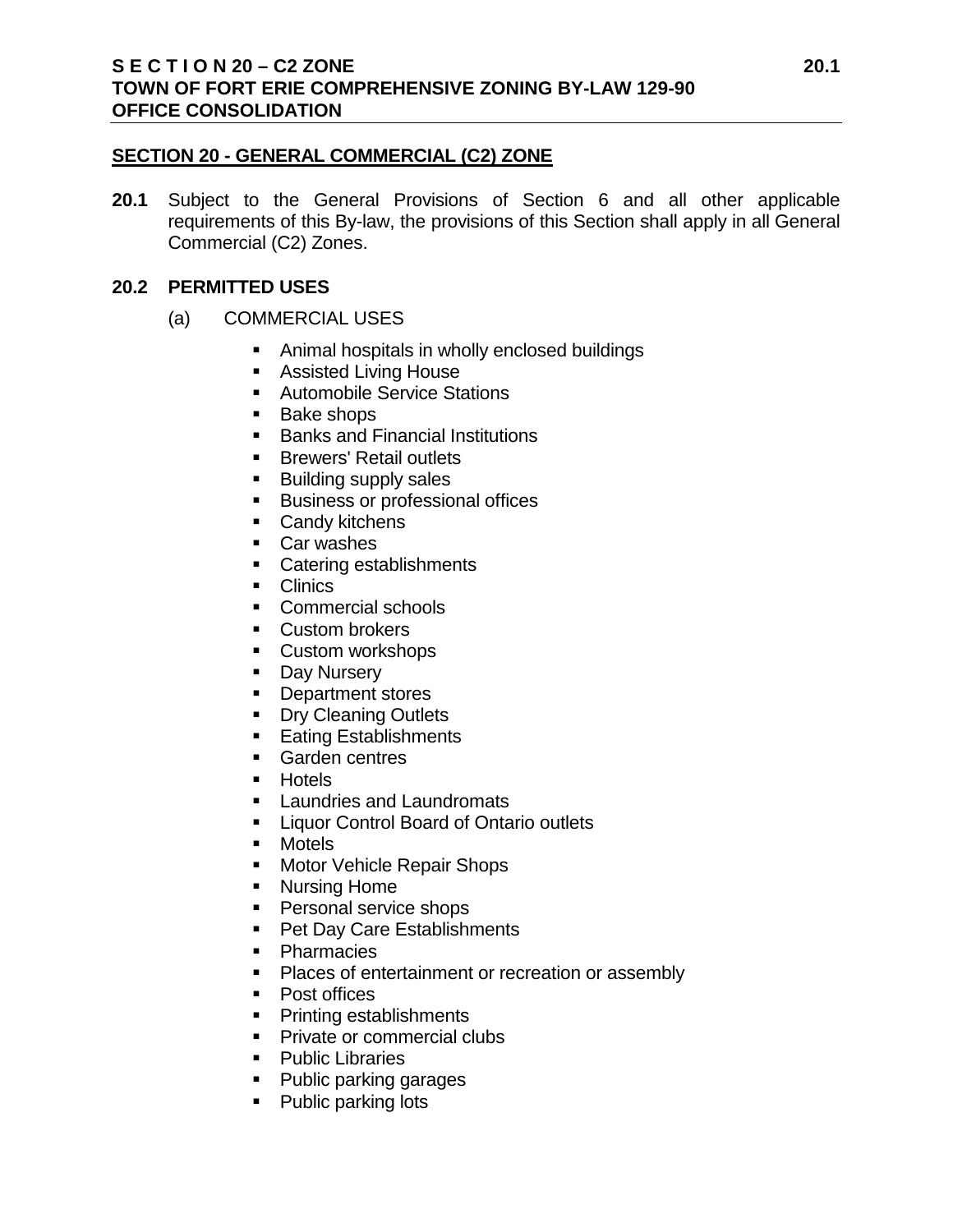### **S E C T I O N 20 – C2 ZONE 20.2 TOWN OF FORT ERIE COMPREHENSIVE ZONING BY-LAW 129-90 OFFICE CONSOLIDATION**

- **Public transportation depots including bus stations and rail stations**
- Religious, fraternal or public institutions
- Retail stores
- Service shops
- **Spa Services**
- **Studios**
- **Supermarkets**
- **Taverns**
- **Taxi establishments**
- **Undertaking establishments**
- Vehicle sales and rental establishments
- **Veterinarian Clinic in wholly enclosed buildings**
- **Video Outlet Sales and Rental Establishments**
- (b) Dwelling units
- (c) Uses, buildings and structures accessory to any permitted commercial use.

## **20.3 REGULATIONS**

| Minimum Lot Area                 | 450 sq. m.                                                                                                                                                                                                 |
|----------------------------------|------------------------------------------------------------------------------------------------------------------------------------------------------------------------------------------------------------|
| Minimum Lot Frontage             | 15m                                                                                                                                                                                                        |
| Maximum Lot Coverage             | 40%                                                                                                                                                                                                        |
| <b>Minimum Front Yard</b>        | 6m                                                                                                                                                                                                         |
| Minimum Side Yard - 4.0m except: | (i)<br>Where the yard abuts a Commercial<br>Zone and access is available to the<br>rear yard by a public or private lane,<br>minimum nil.<br>(ii)<br>Where the<br>yard<br>abuts<br>- a                     |
|                                  | Commercial Zone and no access is<br>available to the rear yard except by<br>means of the side yard, one yard<br>shall have a minimum width of<br>4.0m, the other yard shall have a<br>minimum width of nil |
|                                  | (iii)<br>Where the yard abuts a street,<br>minimum 3.0m                                                                                                                                                    |
|                                  | Where the yard abuts<br>(iv)<br>any<br>Residential Zone, minimum 4.5m                                                                                                                                      |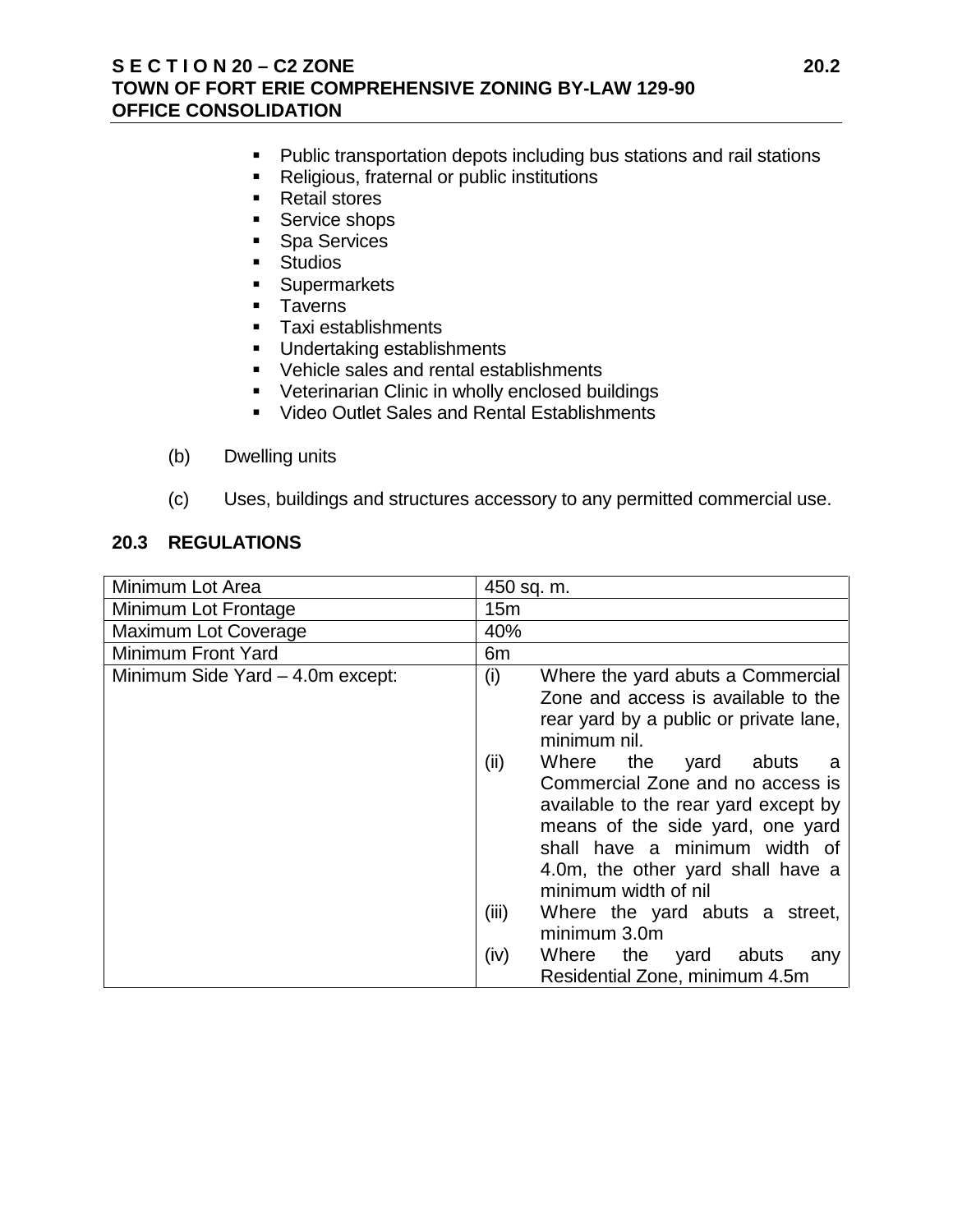## **S E C T I O N 20 – C2 ZONE 20.3 TOWN OF FORT ERIE COMPREHENSIVE ZONING BY-LAW 129-90 OFFICE CONSOLIDATION**

| Minimum Rear Yard – 6.0m except: | (i)<br>Where the yard abuts a Commercial<br>or Industrial Zone and access is<br>available to the rear of the building<br>on the said lot by means of a public<br>or private lane, minimum nil |
|----------------------------------|-----------------------------------------------------------------------------------------------------------------------------------------------------------------------------------------------|
|                                  | (ii)<br>Where the building contains<br>residential accommodation of one<br>or more storeys in height, minimum<br>10.5m                                                                        |
|                                  | (iii)<br>Where the<br>yard abuts<br>any<br>Residential Zone, minimum 10.5m                                                                                                                    |
|                                  | (iv)<br>Where the yard abuts a street,<br>minimum 3.0m                                                                                                                                        |
| Maximum Building Height          | i) 2.5 storeys                                                                                                                                                                                |
|                                  | ii) 12m                                                                                                                                                                                       |

### **20.4 DELETED**

## **20.5 REGULATIONS FOR DWELLING UNITS**

The provisions of Subsection 18.2 shall apply.

## **20.6 REGULATIONS FOR ACCESSORY BUILDINGS**

The regulations of Subsection 18.3 shall apply.

### **20.7 DELETED**

**20.8 REGULATIONS FOR CAR WASHES** The regulations of Subsection 23.5 shall apply.

## **20.9 REGULATIONS FOR "PET DAY CARE ESTABLISHMENTS"**

The requirements of Section 6.52 shall apply in addition to the regulations governing this section.

## **EXCEPTIONS TO THE GENERAL COMMERCIAL (C2) ZONE**

## **C2-50 (66-1993) 237 Niagara Boulevard**

These lands are zoned "General Commercial C2-50 Zone" and all of the provisions that relate to lands zoned "General Commercial C2 Zone" by this by-law shall apply to those lands zoned "General Commercial C2-50 Zone" except that in addition to the list of permitted uses set out in Subsection 20.2(a), the lands shown as C2-50 on Schedule "A" may also be used for an automobile service and repair shop carrying out only brake repair, oil changes and lubrication.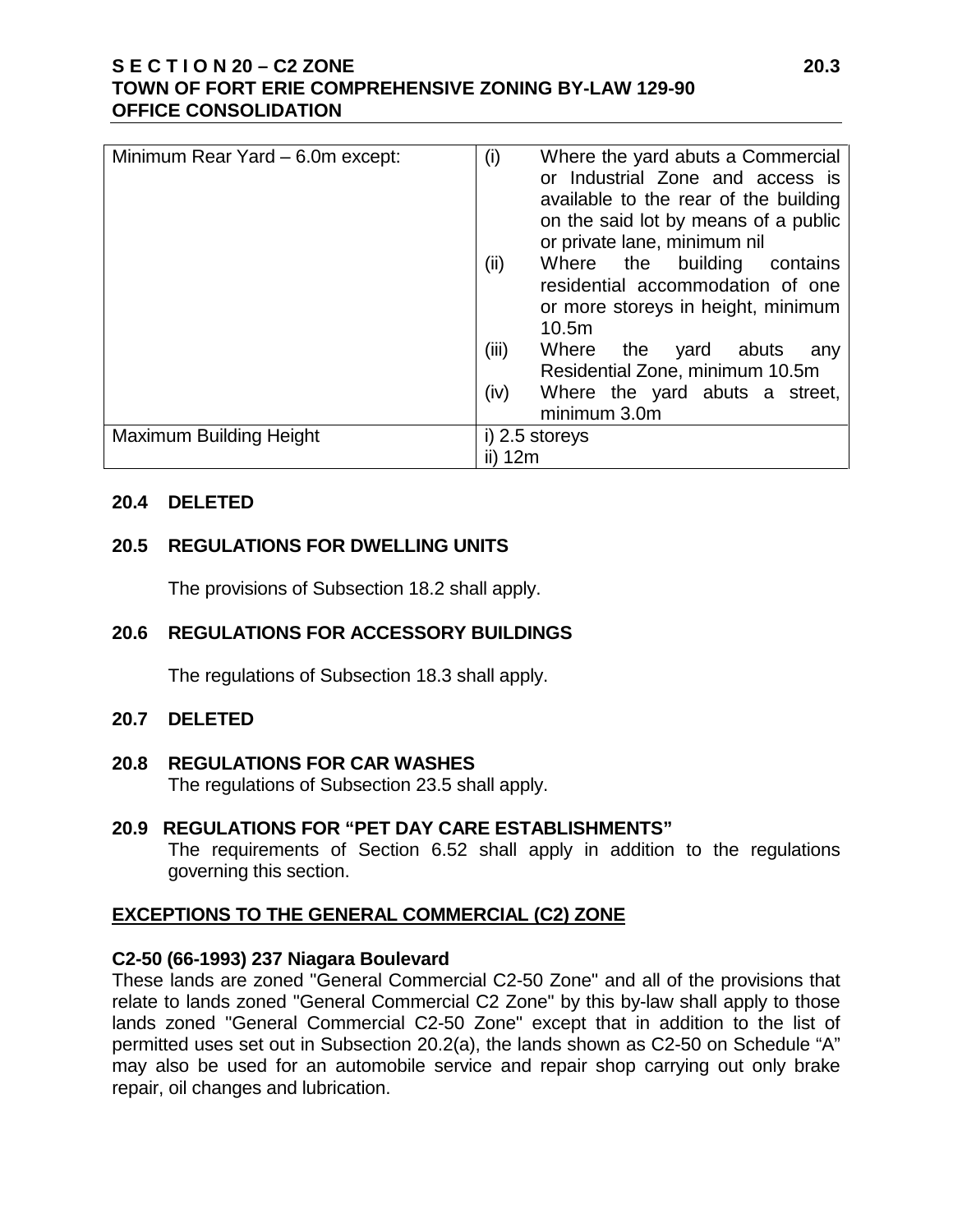### **S E C T I O N 20 – C2 ZONE 20.4 TOWN OF FORT ERIE COMPREHENSIVE ZONING BY-LAW 129-90 OFFICE CONSOLIDATION**

## **C2-115 (53-1994) 1101 DiPietro Street**

These lands are zoned "General Commercial C2-115 Zone" and all of the provisions that relate to lands zoned "General Commercial C2 Zone" by this by-law shall apply to those lands zoned "General Commercial C2-115 Zone" except that notwithstanding the permitted uses set out in Subsection 20.2(a), the lands shown as "C2-115" on Schedule "A" may only be used for a private club, banquet centre, gaming premise and uses, buildings and structures accessory thereto.

### **C2-157 (158-1996) 255 Garrison Road**

These lands are zoned "General Commercial C2-157 Zone" and all of the provisions that relate to lands zoned "General Commercial C2 Zone" by this by-law shall apply to those lands zoned "General Commercial C2-157 Zone" on Schedule A except that in addition to the permitted uses set out in Subsection 20.2 (a), these lands may also be used for a gas bar and car wash facility in accordance with the regulations set out in Section 22.4 and 22.5.

### **C2-160 (180-1996) 3576 Dominion Road**

These lands are zoned "General Commercial C2-160 Zone" and all of the provisions that relate to lands zoned "General Commercial C2 Zone" by this by-law shall apply to those lands zoned "General Commercial C2-160 Zone" except that notwithstanding the permitted uses set out in Subsection 20.2(b), a portion of the ground floor of the existing two storey building on this property may be used for one residential dwelling unit with a floor area of not more than 49.2 square metres.

## **C2-174 (48-1997) 124 Ridge Road North**

These lands are zoned "General Commercial C2-174 Zone" and all of the provisions that relate to lands zoned "General Commercial C2 Zone" by this by-law shall apply to those lands zoned "General Commercial C2-174 Zone" except that in addition to the permitted uses set out in Subsection 20.2 (a), these lands may also be used for those a motor vehicle repair shop.

### **C2-185 (124-1997) 3644 Hibbard Street**

These lands are zoned "General Commercial C2-185 Zone" and all of the provisions that relate to lands zoned "General Commercial C2 Zone" by this by-law shall apply to those lands zoned "General Commercial C2-185 Zone" except:

- (a) notwithstanding the requirements of Subsection 18.2 (b)(i) a single detached dwelling may be located on the lands, and;
- (b) notwithstanding the requirements of Subsection 18.2 (c) the minimum floor area for the single detached dwelling shall not be less than 100 square metres."

# **C2-186(H) (174-1997) Ridgeway Road (East Side) at Erie Road (DELETED BY BY LAW 05-12)**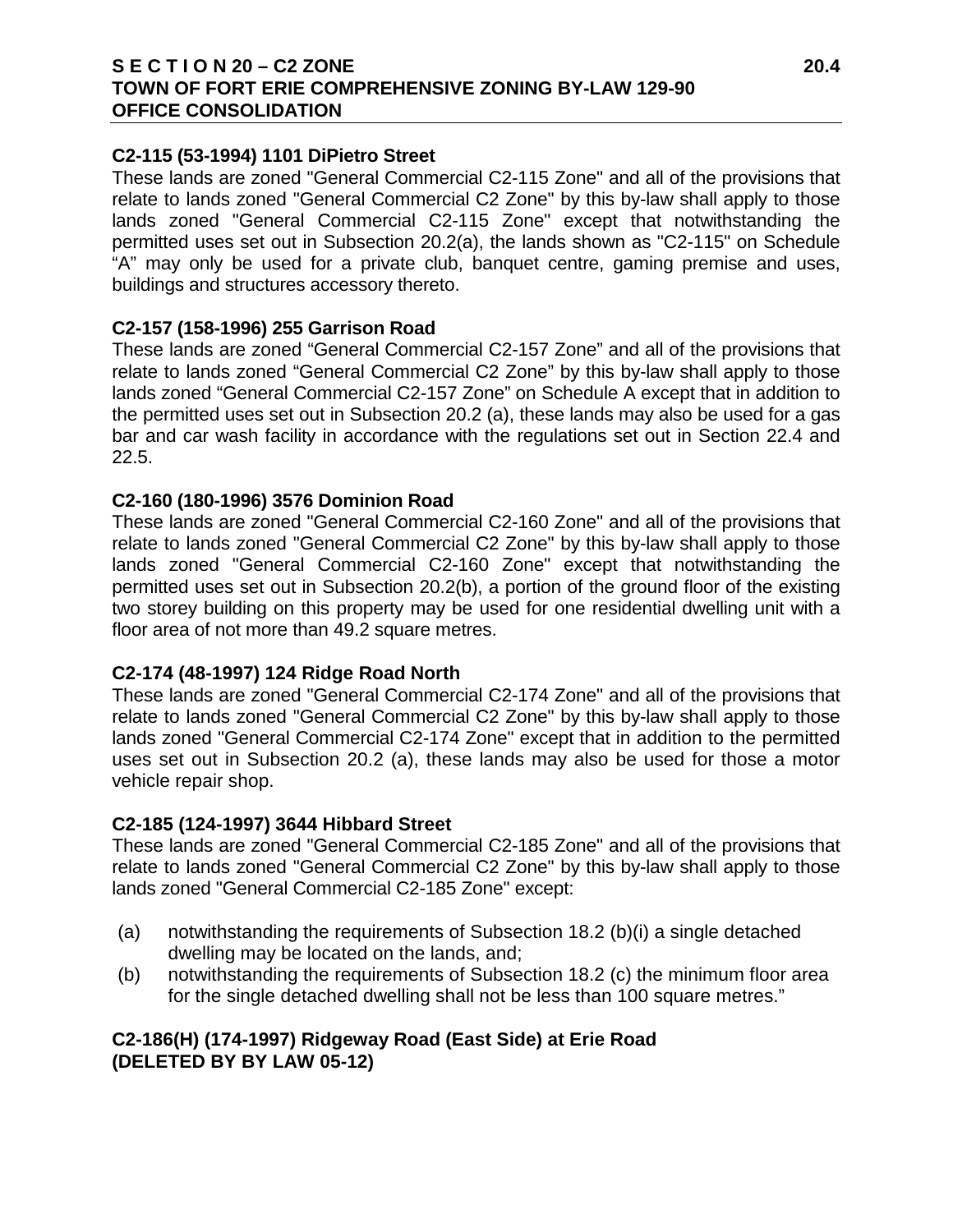## **S E C T I O N 20 – C2 ZONE 20.5 TOWN OF FORT ERIE COMPREHENSIVE ZONING BY-LAW 129-90 OFFICE CONSOLIDATION**

## **C2-191 (34-1998) 191 Garrison Road**

These lands are zoned "General Commercial C2-191 Zone" and all of the provisions that relate to lands zoned "General Commercial C2 Zone" by this by-law shall apply to those lands zoned "General Commercial C2-191 Zone" on Schedule "A" except that in addition to the permitted uses set out in Subsection 20.2 (a) these lands may also be used for a gasoline bar in accordance with the regulations for gasoline bars set out in Subsection 22.4."

## **C2-197 (72-1998) 3255 Snyder Street**

These lands are zoned "General Commercial C2-197 Zone" and all of the provisions that relate to lands zoned "General Commercial C2 Zone" by this By-law shall apply to those lands zoned "General Commercial C2-197 Zone" on Schedule "A" except that in addition to the permitted uses set out in Section 20.2(a), these lands may also be used for a gasoline bar in accordance with the regulations for gasoline bars set out in Subsection 23.4.

# **C2-242 (118-2001) 3653 Dominion Road**

These lands are zoned "General Commercial C2-242 Zone" and all of the provisions that relate to land zoned "General Commercial C2 Zone" by this by-law shall apply to those lands zoned "General Commercial C2-242 Zone" on Schedule "A", except:

- (a) that notwithstanding the permitted uses of Subsection 20.2 these lands may only be used for retail sales, personal service shop, gift shop, a dwelling unit and uses, buildings and structures and accessories thereto."
- (b) that notwithstanding the regulation of Subsection 20.3, the permitted uses shall only be established within existing buildings. Additions to existing buildings shall be permitted in accordance with the regulations of Subsection 20.3.

# **C2-275 (129-1990) Erie Road (South Side) West of Ridgeway Road (Relocated to CMU2-275)**

# **C2-276 (229-1992) Crystal Beach Tennis and Yacht Club**

These lands are zoned "General Commercial C2-276 Zone" and all of the provisions that relate to lands zoned "General Commercial C2 Zone" by this by-law shall apply to those lands zoned "General Commercial C2-276 Zone" except:

- (a) that notwithstanding the requirements of Subsection 20.2 Permitted Uses, these lands shall only permit:
	- not more than 171 single detached dwellings and uses, buildings and structures accessory thereto;
	- not more than 1 recreational complex and uses, buildings and structures accessory thereto;
- (b) that notwithstanding the requirements of Subsection 20.3 Regulations, the following regulations shall apply to the single detached dwellings:
	- Minimum Lot Frontage -as created by registered plan of subdivision.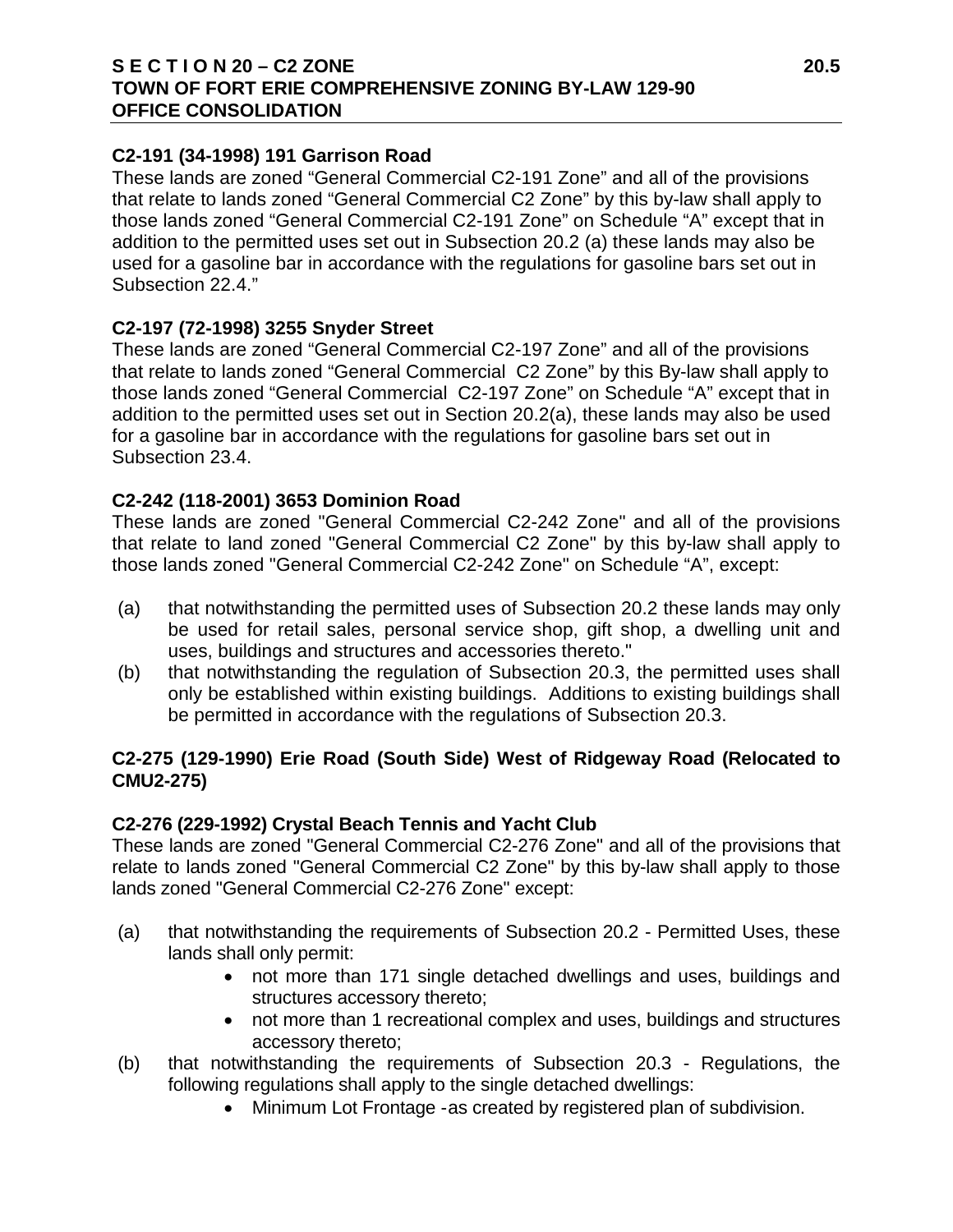## **S E C T I O N 20 – C2 ZONE 20.6 TOWN OF FORT ERIE COMPREHENSIVE ZONING BY-LAW 129-90 OFFICE CONSOLIDATION**

|           | Minimum Lot Area                                                                     | 375.00 sq. m     |
|-----------|--------------------------------------------------------------------------------------|------------------|
| $\bullet$ | <b>Maximum Lot Coverage</b>                                                          | 40%              |
|           | Minimum Front Yard                                                                   | 4.6 <sub>m</sub> |
|           | Minimum Interior Side Yard                                                           | Nil              |
|           | Minimum Interior Side Yard for Detached Garages                                      | Nil              |
|           | <b>Minimum Exterior Side Yard</b>                                                    | 4.6 <sub>m</sub> |
|           | Minimum Rear Yard                                                                    | 7.5 <sub>m</sub> |
| $\bullet$ | Minimum Rear Yard for Lots 1-22 Inclusive as<br>shown on Schedule A of By-law 229-92 | 9.2 <sub>m</sub> |
|           | Minimum Floor Area                                                                   |                  |
|           | 1 storey dwelling                                                                    | 60.00 sq. m      |
|           | 11/2 storey or split level dwelling                                                  | 75.00 sq. m      |
|           | 2 or 21/2 storey dwelling                                                            | 80.00 sq. m      |
|           |                                                                                      |                  |

• Maximum Height

9m measured from the average grade level to the midpoint between the eaves and the ridge, but in no case shall the ultimate height measured from average grade level to the peak of the highest roof be greater than 12m.

| • Minimum Distance between Dwelling Units       | $3.048 \text{ m}$ |
|-------------------------------------------------|-------------------|
| Minimum Distance between Detached Garages       | 6.1 m             |
| • Minimum Rear Yard for Detached Garages        | 1.5 <sub>m</sub>  |
| • Maximum Building Height for Detached Garages  | 5.0 <sub>m</sub>  |
| Minimum Exterior Side Yard for Detached Garages | 4.6 <sub>m</sub>  |

- (c) that notwithstanding the requirements of Subsection 6.5, the lots shall not be required to have frontage on a public street;
- (d) that notwithstanding the requirements of Subsection 5.151, the front lot line shall be the lot line that divides the lot from the private lane, but in the case of a corner lot, the shorter lot line abutting the private lane shall be deemed to be the front lot line and the longer lot line abutting the private lane shall be deemed to be an exterior side lot line;
- (e) that notwithstanding the requirement of Subsection 18.2 (c) Regulations for Dwelling Units Permitted in Commercial Zones C1, C2, C3, C5 and C7, single detached dwellings shall be permitted on those lands;
- (f) that notwithstanding the requirements of Subsection 6.40 (c), unenclosed porches, balconies, steps and patios covered or uncovered, may project into any front yard or rear yard a maximum distance of 1.5 metres provided that in the case of porches, steps or patios, such uses are not more than 1.3 metres above ground. Uncovered decks or patios may project into any rear yard provided they are not more than .6 metres above grade.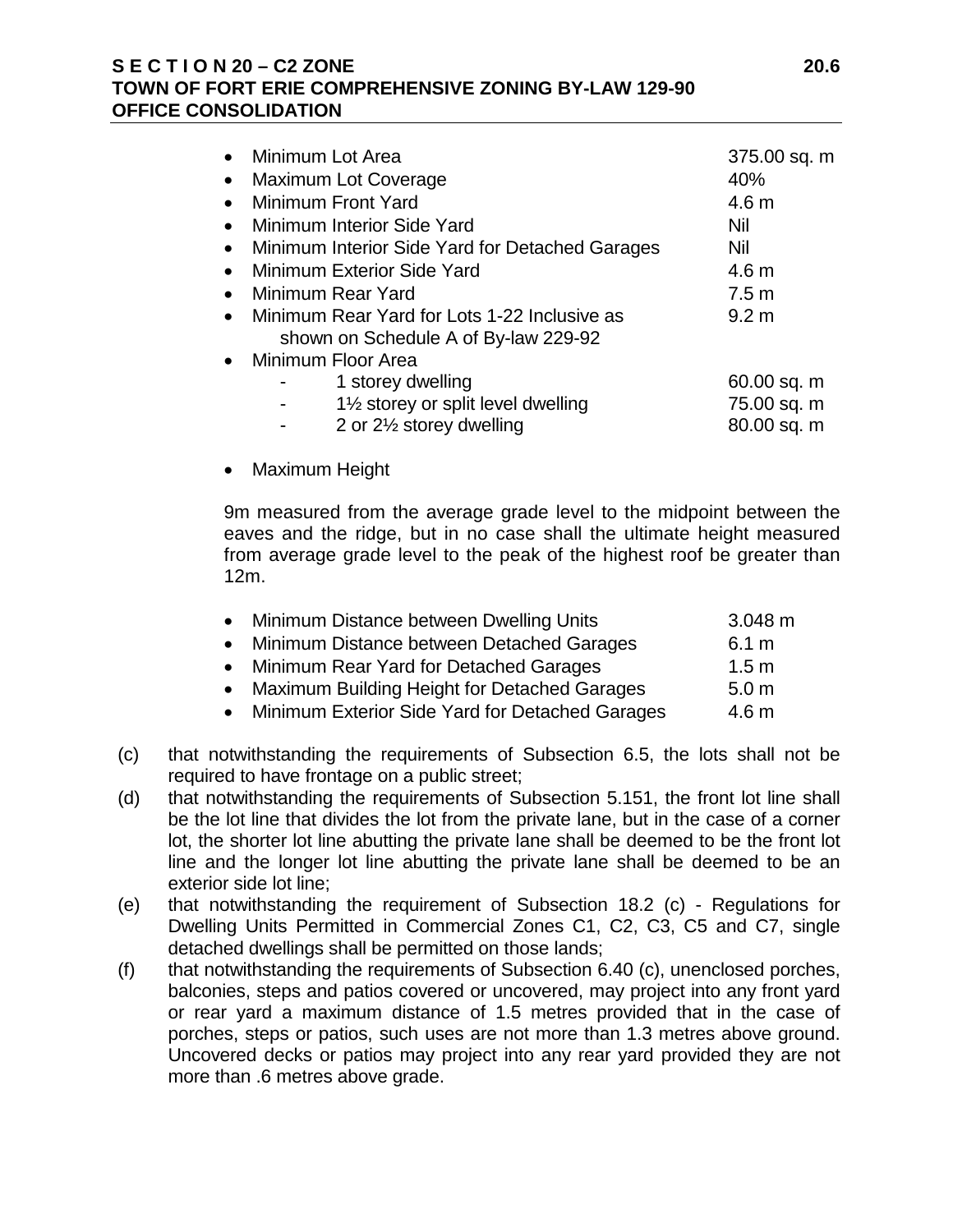## **C2-311 (228-2002) 2648 Stevensville Road (moved to CMU5-311)**

## **C2-364(H) (190-06) REPEALED**

# **C2-372 (H) (139-09) REPEALED**

## **C2-418 (102-10) Bridgeburg Core Mixed Use Area**

These lands are zoned "General Commercial C2-418 Zone" and all of the provisions that relate to lands zoned "General Commercial C2 Zone" by this by-law shall apply to those lands zoned "General Commercial C2-418 Zone" on the attached Schedule A-3 subject to the following special provisions:

- a) Notwithstanding the requirements of Subsection 20.2, only the following uses shall be permitted in this zone:
	- Bake shops
	- Banks and Financial Institutions
	- Brewer's Retail Outlets
	- Business or Professional Offices
	- Candy Kitchen
	- Catering Establishment
	- Clinics
	- Commercial Schools
	- Custom Brokers
	- Custom Workshops
	- Day Nursery
	- Department Stores
	- Dry Cleaning Outlets
	- Eating Establishments
	- Garden Centres
	- Hotels
	- Laundries and Laundromats
	- LCBO Outlets
	- Personal Service Shops
	- Pharmacies
	- Places of Entertainment, Recreation or Assembly
	- Post Offices
	- Printing Establishments
	- Private or Commercial Clubs
	- Public Libraries
	- Public Parking Garages
	- Public Parking Lots
	- Public Transportation depots including Bus Stations and Rail Stations
	- Religious, Fraternal or Public Institutions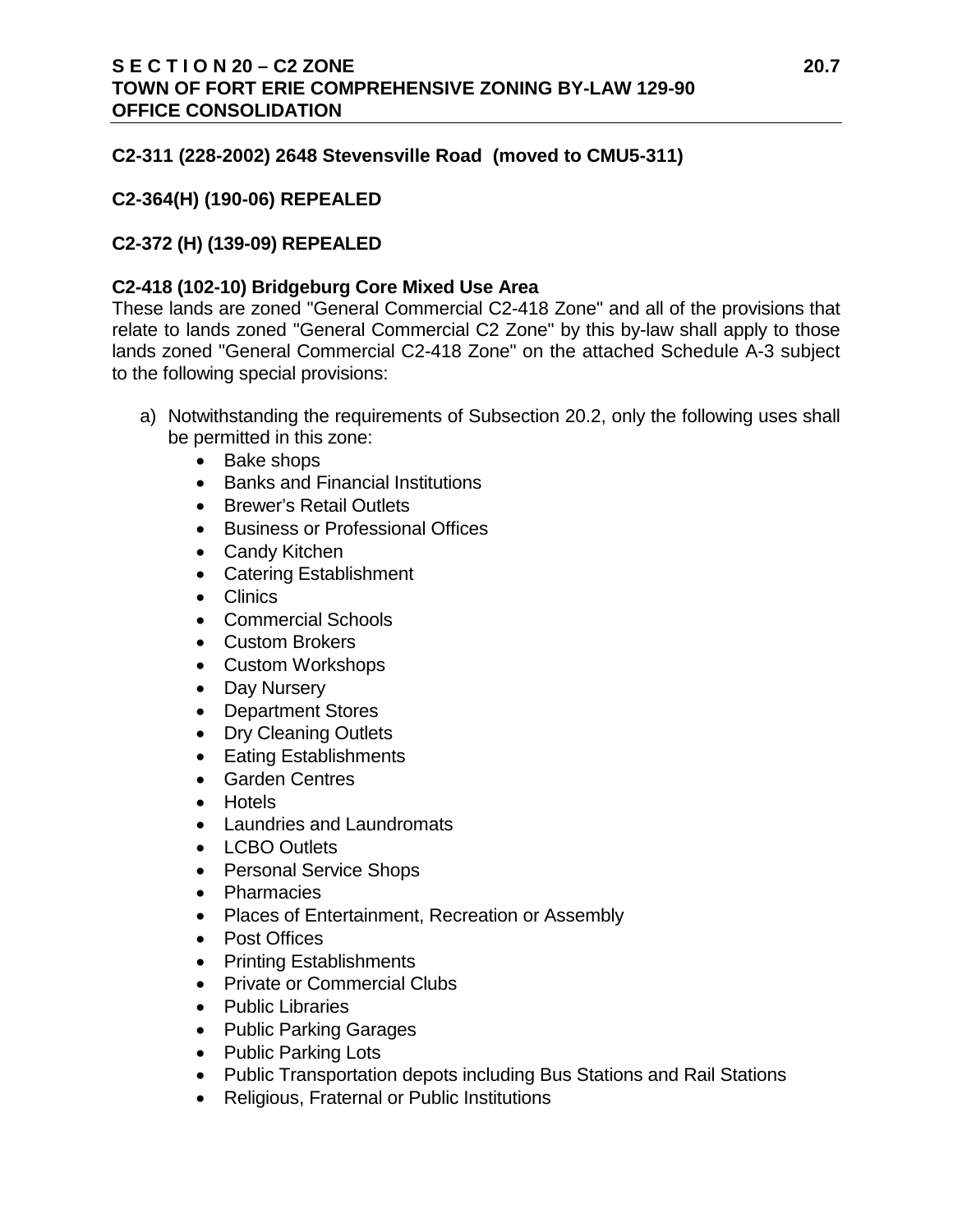# **S E C T I O N 20 – C2 ZONE 20.8 TOWN OF FORT ERIE COMPREHENSIVE ZONING BY-LAW 129-90 OFFICE CONSOLIDATION**

- Retail Stores
- Service Shops
- Studios
- Supermarkets
- Taverns
- Video Outlet Sales and Rental Establishments
- Dwelling Units
- Uses, buildings and structures accessory to any permitted commercial use
- b) Commercial uses described in a) above shall be permitted only on the ground floor and second storey of a building, and dwelling units shall be permitted only on floors above the ground floor.
- c) Notwithstanding the requirements of Subsection 18.2(f), the required residential open space may also be provided by way of private open-air balcony space directly adjoining a residential unit.
- d) Notwithstanding the requirements of Subsection 20.3, the minimum front yard and exterior side yard setback shall be 0m and the maximum front yard and exterior side yard setback shall be 4m
- e) Notwithstanding the requirements of Subsection 20.3, buildings shall occupy a minimum of 75% of the lot frontage.
- f) All off-street parking must be provided in the rear or side yards and screened from the street line by decorative fencing and/or landscaping at least 1.2m in height.
- g) Notwithstanding the requirements of Subsection 20.3, the minimum building height shall be two (2) storeys and the maximum building height shall be five (5) stories.

# **C2-427 (H) (26-10) – 4155 Erie Road, South Side of Erie Road, West of Schooley Road**

These lands are zoned General Commercial Holding C2-427(H) Zone, and all of the provisions of By-law No. 129-90 as amended that relate to lands zoned General Commercial C2 Zone by this by-law shall apply to those lands zoned General Commercial Holding C2-427(H) Zone on Schedule A subject to the following special provisions:

> a) that notwithstanding the requirements of Subsection 6.20(A), not less than 110 parking spaces shall be provided on-site, and tandem parking shall be permitted in the parking structure;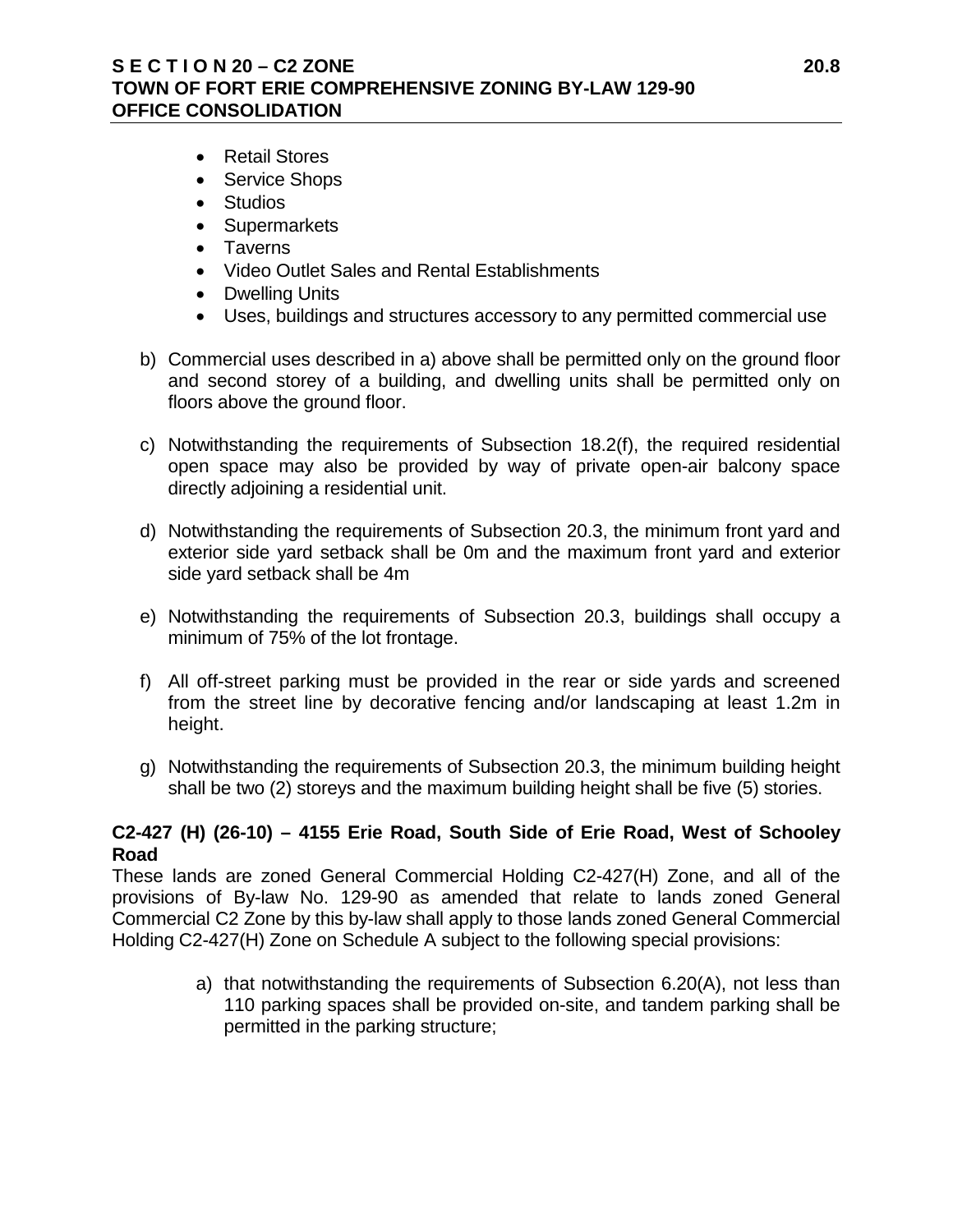## **S E C T I O N 20 – C2 ZONE 20.9 TOWN OF FORT ERIE COMPREHENSIVE ZONING BY-LAW 129-90 OFFICE CONSOLIDATION**

- b) that notwithstanding the requirements of Subsection 6.21(b) and 6.47, the westerly landscape strip and the side yard setback for the parking garage shall have:
	- i) a minimum width of not less than 2.1m at the front lot line;
	- ii) a minimum width of not less than 4.5m at a point 45m from the front lot line measured along the westerly side lot line;
	- iii) a minimum width of not less than 6.0m at a point 73.5m from the front lot line measured along the westerly lot line
- c) that notwithstanding the requirements of Subsection 6.47, a minimum setback of not less than 11m to the building face and not less than 8m to the nearest column shall be permitted from the 1-in-100 year flood elevation;
- d) that notwithstanding the requirements of Subsection 18.2(f), no open space for the exclusive use of each residential unit in the proposed building shall be required other than the balconies and terraces associated with each residential unit;
- e) that notwithstanding the requirements of Subsection 20.3 and 6.47:
	- i) a maximum building height of 12 stories above the parking garage level, shall be permitted;
	- ii) a minimum rear yard setback of not less than 8m to the building face and not less than 3m to the nearest column shall be permitted;
	- iii) lot coverage requirements shall not apply to the parking structure, and yard setback requirements shall not apply to the parking structure except as noted in Section 2b) above
	- iv) the minimum westerly side yard setback for the apartment building shall not be less than:
		- a) 11 m for building on Floor 1 and 5 m for the arcade column;
		- b) 24 m for Floors 2 to 10; and
		- c) 27 m for floor 11; and
		- d) 31 m for Floor 12.

# **C2-555 (49-2016) 4152 Erie Road (Northeast Corner of Erie Road and Eastwood Avenue)**

These lands are zoned "General Commercial C2 Zone", and all of the provisions of Bylaw No. 129-90 as amended that relate to lands zoned "General Commercial C2 Zone" by this by-law shall apply to those lands zoned "General Commercial C2 -555 Zone" on the attached Appendix "1" and shall be subject to the following provisions: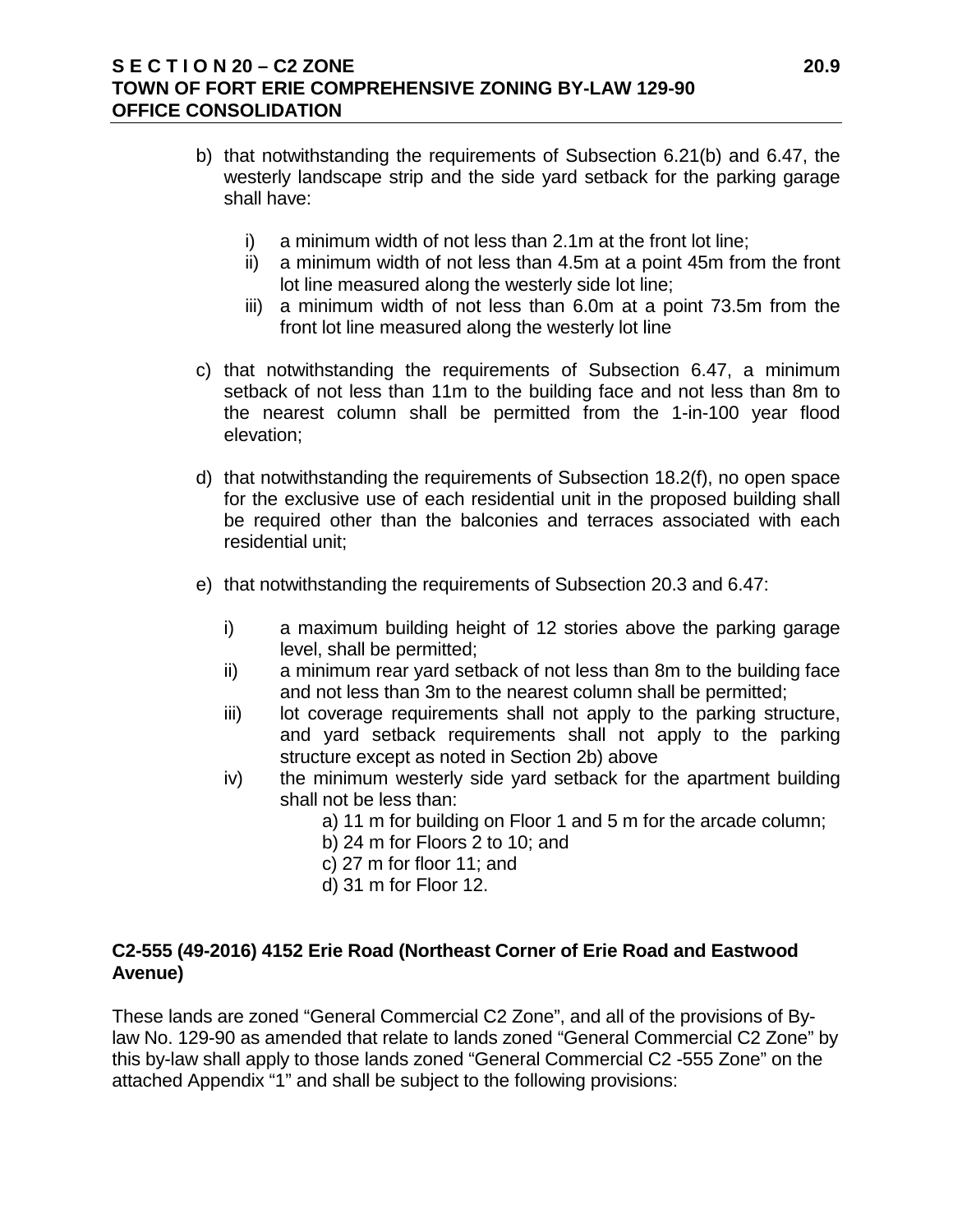## **S E C T I O N 20 – C2 ZONE 20.10 TOWN OF FORT ERIE COMPREHENSIVE ZONING BY-LAW 129-90 OFFICE CONSOLIDATION**

- a) Notwithstanding the Zone Regulations in Section 20.3, the commercial uses shall be subject to the following provisions:
	- i) Maximum lot coverage –No maximum
	- ii) Minimum Yard
		- 1. Where the yard abuts a Commercial Zone and access is available to the rear yard by a public or private lane, minimum nil;
		- 2. Where the yard abuts a Commercial Zone and no access is available to the rear yard except by means of the side yard, one yard shall have a minimum width of 4.0m, the other yard shall have a minimum width of nil;
		- 3. Where the yard abuts a street minimum 0.5 m; and
		- 4. Where a yard abuts any residential zone minimum 7.5 m.
	- iii) Minimum Rear Yard
		- 1. Where the yard abuts a Commercial or Industrial Zone and access is available to the rear of the building on the said lot by means of a public or private lane, minimum nil.
		- 2. Where the building contains residential accommodation of one or more storeys in height, minimum 0.5m.
		- 3. Where the yard abuts any Residential Zone, minimum 7.5m.
		- 4. Where the yard abuts a street, minimum 0.5m.
	- iv) Maximum Building Height- 4 storeys
	- v) Minimum Landscaped Open Space -10%
	- vi) Parking and Parking Garage
		- 1. To be located and accessed behind the front face of the building (Erie Road and Eastwood Avenue).
		- 2. On and off-site parking permitted.
		- 3. No parking required for commercial uses.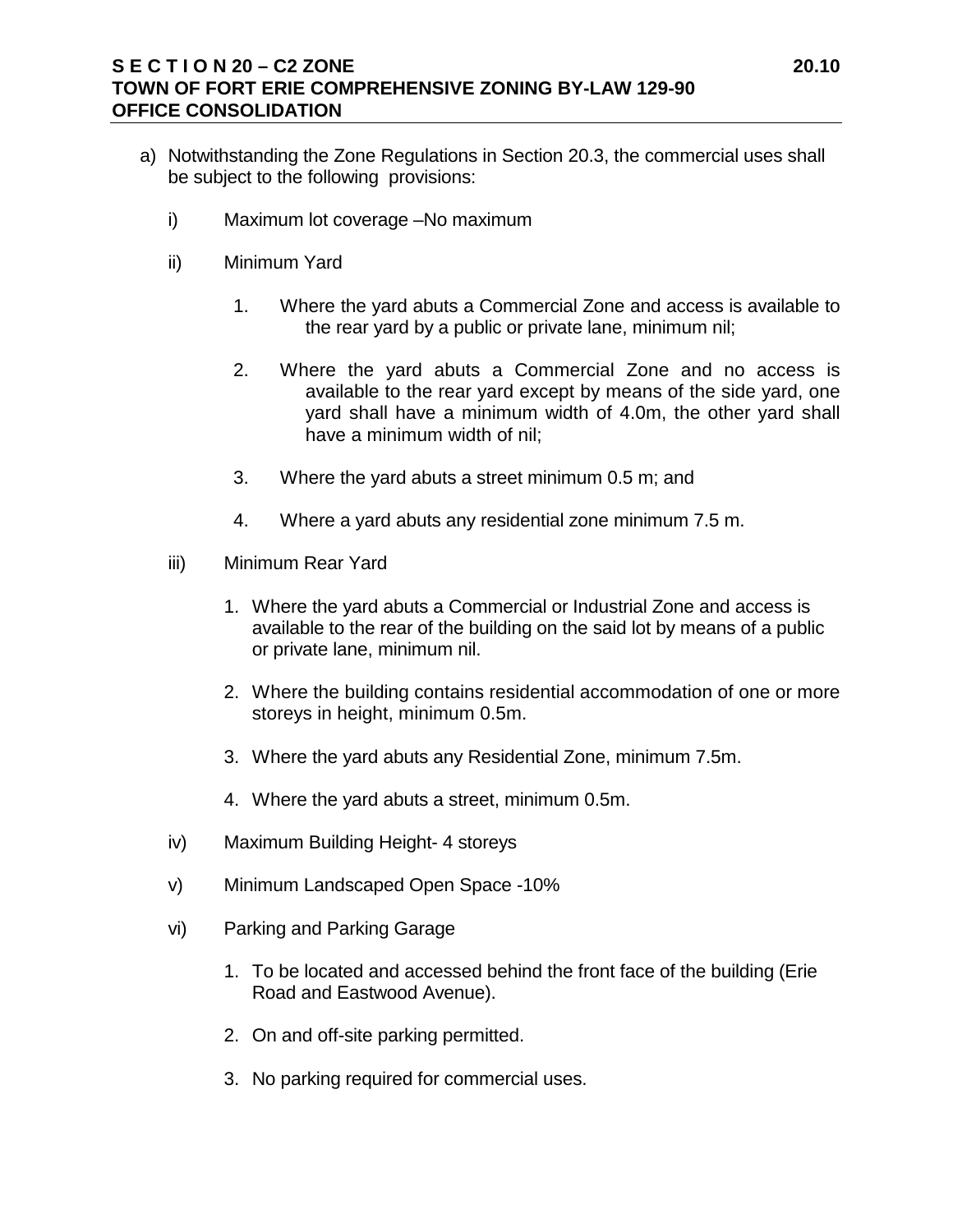## **S E C T I O N 20 – C2 ZONE 20.11 TOWN OF FORT ERIE COMPREHENSIVE ZONING BY-LAW 129-90 OFFICE CONSOLIDATION**

- v) Minimum Setback for covered parking structure under occupied structure- 0.5m
- vi) Roof Pitch- 1 m in height to every 5m in depth.
- vii) Urban Design
	- 1. Porches/Balconies to be provided on the front face of Erie Road.
	- 2. An entry feature is required to the building. A main front door is required along Erie Road.
	- 3. Windows and doors must be arranged symmetrically along the front façade.
	- 4. The entry must be raised above grade.
	- 5. Upper Level windows should be embedded in the roof slope in the form of dormers.
- b) Notwithstanding the General Commercial Zone Regulations in Section 18.2 (b) and (f), the subject lands shall be subject to the following provisions:
	- (b) Location In the same building as the permitted commercial use(s) and in other than the basement or cellar. Dwelling units shall be permitted to occupy a maximum of 49% of the ground floor area of buildings, provided that no part of such dwelling unit, except for the entranceway has frontage onto a public street.
	- (f) Residential Open Space A minimum of 3 sq. m. of open area by way of private open air balconies shall be provided on-site for the exclusive use of each dwelling unit.
- (c)Notwithstanding the requirements of Subsection 6.20 D (i), ingress and egress, to and from the required parking spaces and areas, shall be provided by means of unobstructed driveways or passageways at least 3.0 m, where only one-way traffic is permitted and have a minimum width of 6 m but not more than 12m in perpendicular width where two-way traffic is permitted.
- (d) Notwithstanding the Permitted Uses in Section 20.2, these lands may also be used for apartment dwellings subject to the zone regulations in Section 15.3 and shall be subject to the following provisions:
	- (i) Minimum Lot Area- 40 sq.m per unit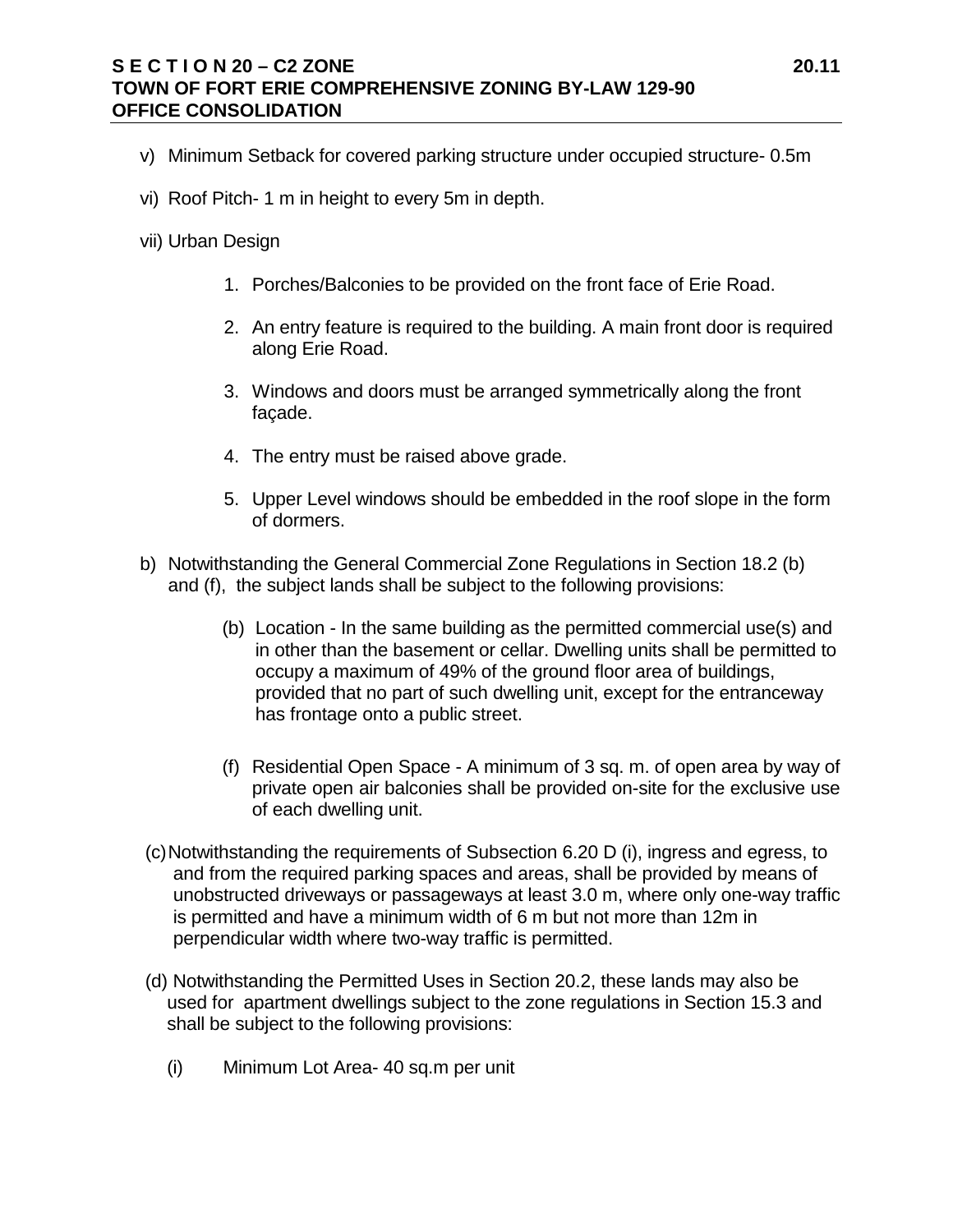## **S E C T I O N 20 – C2 ZONE 20.12 TOWN OF FORT ERIE COMPREHENSIVE ZONING BY-LAW 129-90 OFFICE CONSOLIDATION**

- (ii) Minimum Lot Coverage- No maximum
- (iii) Minimum Front Yard Setback- 0.5 m from Schooley Road
- (iv) Minimum Side Yard Setback- 7.5 m from northerly residential zone
- (v) Minimum Exterior Side Yard Setback- 0.5 m from Erie Road
- (vi) Minimum Rear Yard- 0.5 m from Eastwood Avenue
- (vii) Maximum Building Height- 4 storeys
- (viii) Landscaped Area-For every lot on which the buildings or structures are situated, there shall be provided and maintained on the lot at least 10 percent of the lot area as a landscaped area unused for access or maneuvering space or parking space or any other purpose other than landscaped area and playground
- (ix) Roof Pitch- 1 m in height to every 5m in depth.
- (x) Parking and Parking Garages-
	- 1. Parking on the lot permitted in side yard only behind the front face of the building fronting onto Erie Road.
	- 2. On and off-site parking permitted.
- xi) Minimum Setback for covered parking under occupied structure- 0.5 m
- xii) Urban Design
	- 1. Porches/Balconies to be provided on the front face of Erie Road.
	- 2. An entry feature is required to the building. A main front door is required along Erie Road.
	- 3. Windows and doors must be arranged symmetrically along the front façade.
	- 4. The entry must be raised above grade.
	- 5. Upper Level windows should be embedded in the roof slope in the form of dormers.
- (e)Notwithstanding the Zone provisions in Section 15.4 (a) the Minimum Distance between any abutting residential zone and driving lanes or parking areas, no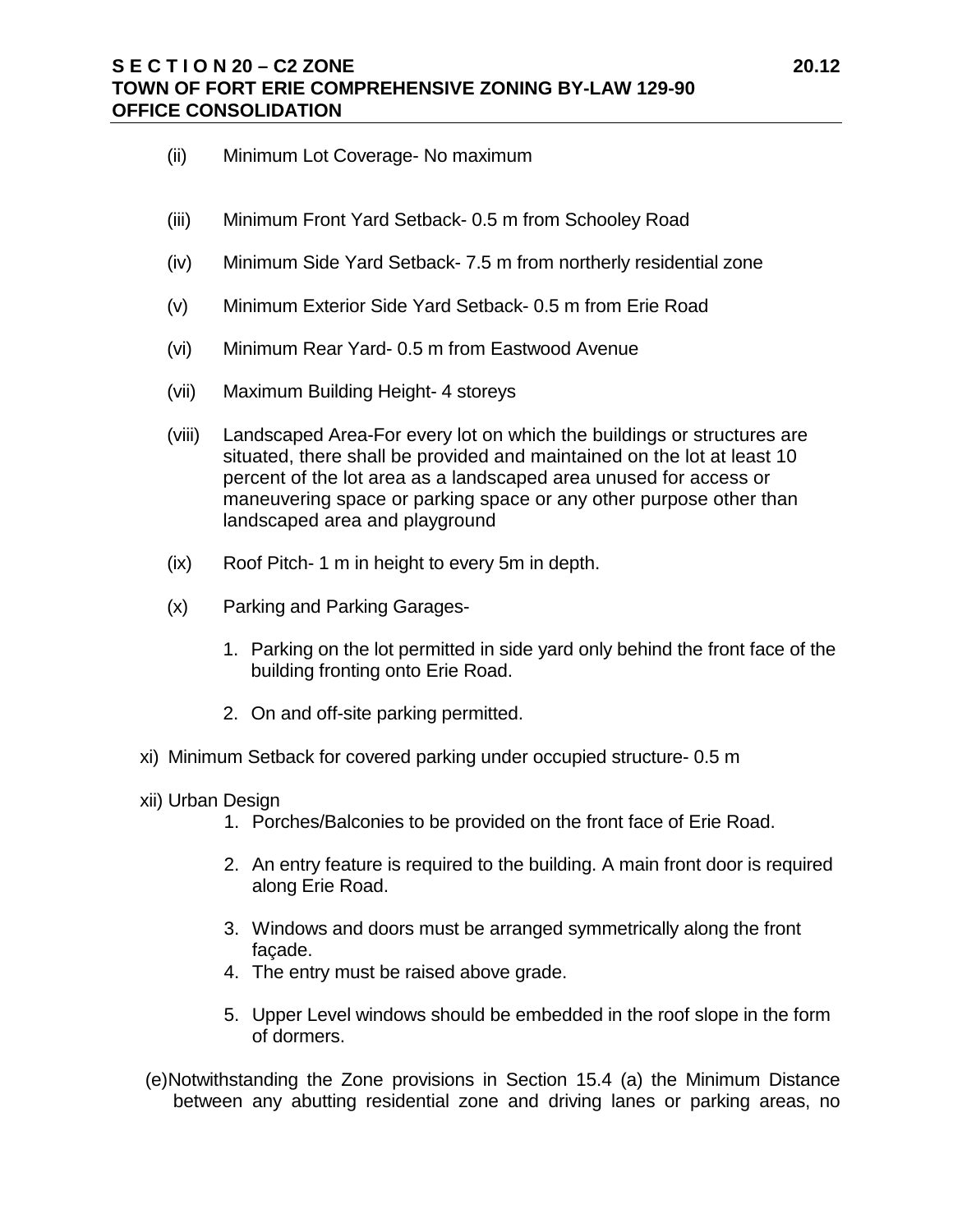## **S E C T I O N 20 – C2 ZONE 20.13 TOWN OF FORT ERIE COMPREHENSIVE ZONING BY-LAW 129-90 OFFICE CONSOLIDATION**

driving lane shall be closer than 1.5 metres to any lot line abutting any Residential Zone.

- (f) Notwithstanding the Permitted Uses in Section 20.2, these lands may also be used for townhouse dwellings subject to the zone regulations in Section 14.3 and the following provisions:
	- (i) Minimum Front Yard- 0.5 m from Schooley Road
	- (ii) Minimum Exterior Side Yard -0.5 metres from Erie Road
	- (iii) Minimum Setback from Residential Zone- 3m
	- (iv) Minimum Rear Yard-7.5 m for units fronting onto Eastwood Avenue and 0.5 m from Eastwood Avenue for units fronting onto Erie Road
	- (v) Maximum Building Height- 3 stories fronting onto Erie Road and 2 storeys fronting onto Eastwood Avenue
	- (vi) Minimum Distance between buildings on same lot- 6m, except 3m between end walls and 6m between an end wall and a rear wall
	- (vii) Maximum Density- 60 units/ha
	- (viii) Maximum Lot Coverage-70%
	- (ix) Minimum Landscaped Area-5% for block townhouses and 30% for street townhouses
	- (x) Privacy Areas- Notwithstanding the yard requirements above, every dwelling unit shall have at least one area which serves as a privacy area adjacent to the dwelling unit, having a minimum depth of 3 m or by way of open air balcony or patio.
	- (xi) Parking and Parking Garage-
		- 1. located behind the front face of the building for units fronting onto Erie Road.
		- 2. 6 m to the garage for lots fronting onto Eastwood Avenue.
	- (xii) Minimum Setback covered parking under occupied structure- 0.5m
	- (xiii) Roof Pitch- 1 m in height to every 5m in depth.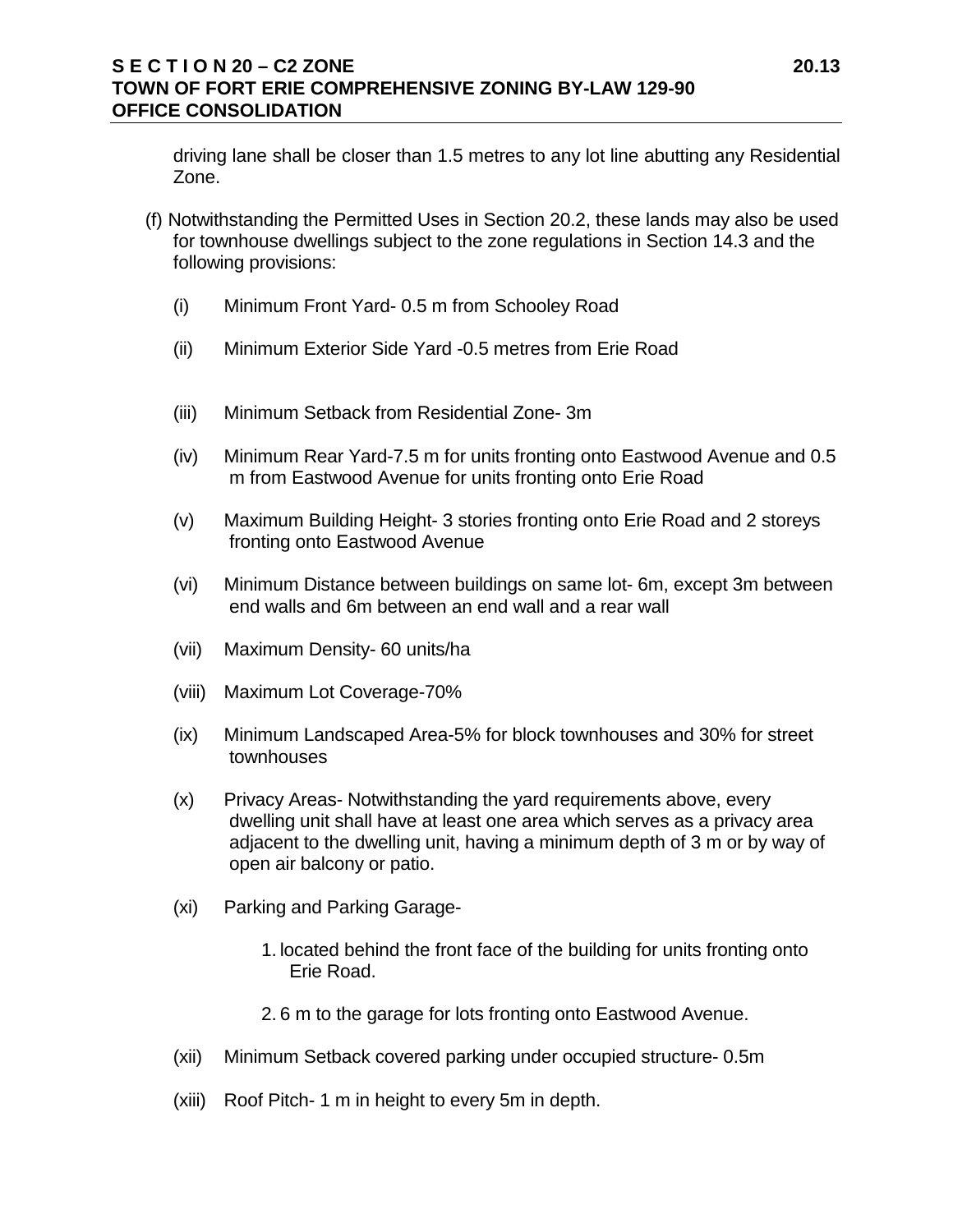## **S E C T I O N 20 – C2 ZONE 20.14 TOWN OF FORT ERIE COMPREHENSIVE ZONING BY-LAW 129-90 OFFICE CONSOLIDATION**

- (xiv) Distance from building to internal driveways and parking areas- Any front or rear face of any townhouse shall be no closer than 0m to an internal driveway or parking area, and any side of any townhouse shall be no closer than 0m to an internal driveway or parking area
- (xv) Planting strips-0m
- (xvi) Urban Design
	- 1. Porches/Balconies to be provided on the front face of Erie Road.
	- 2. An entry feature is required to the building. A main front door is required along Erie Road.
	- 3. Windows and doors must be arranged symmetrically along the front façade.
	- 4. The entry must be raised above grade.
	- 5. Upper Level windows should be embedded in the roof slope in the form of dormers.
- (g)Notwithstanding the provisions in Section 6.40, the subject lands shall be subject to the following special provisions:

Notwithstanding the yard provisions of this By-law to the contrary, porches, balconies, and patios may project into required yards in residential zones as follows:

|                                              | Height of Platform                         |                                                                                |                            |
|----------------------------------------------|--------------------------------------------|--------------------------------------------------------------------------------|----------------------------|
|                                              | 0 m to 0.5 m<br>Above grade<br>(uncovered) | Between 0.5 m<br>and $1.5 \text{ m}$ or<br>covered 0 m to<br>0.5 m above grade | Above 1.5 m<br>above grade |
| Minimum setback to<br>exterior side lot line | 0 <sub>m</sub>                             | 0 <sub>m</sub>                                                                 | 0 <sub>m</sub>             |
| Minimum setback to<br>interior side lot line | Required building setback                  |                                                                                |                            |
| Minimum setback<br>to rear lot line          | 0 <sub>m</sub>                             | 0 <sub>m</sub>                                                                 | 0 <sub>m</sub>             |
| Minimum setback<br>to front lot line         | 0 <sub>m</sub>                             | 0 <sub>m</sub>                                                                 | 0 <sub>m</sub>             |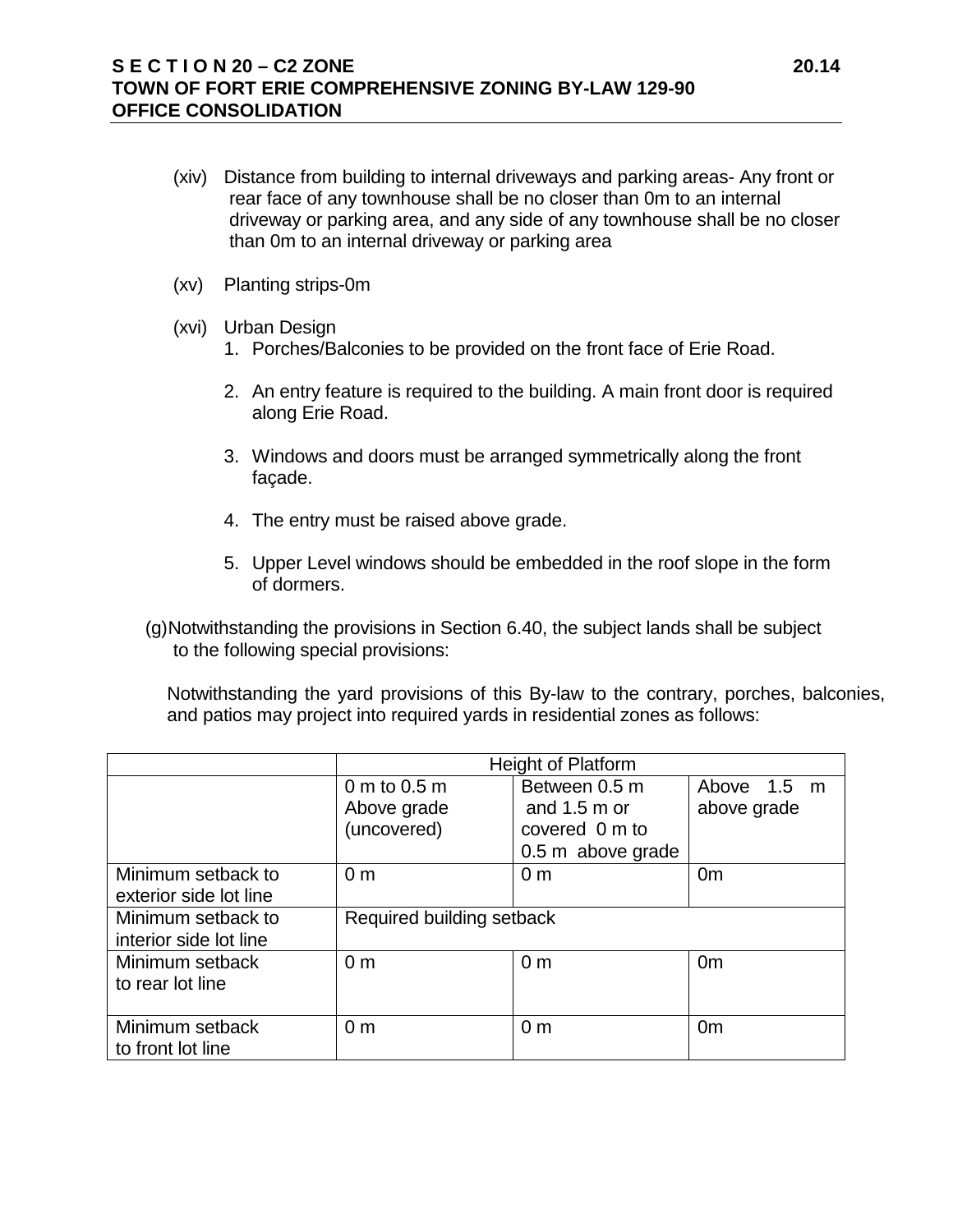## **S E C T I O N 20 – C2 ZONE 20.15 TOWN OF FORT ERIE COMPREHENSIVE ZONING BY-LAW 129-90 OFFICE CONSOLIDATION**

## **C2-605 (2-2018) – 256 Bertie Street**

These lands are zoned "General Commercial 2 (C2-605) Zone" and all of the provisions of By-law 129-90 as amended that relate to lands zoned "General Commercial 2 (C2) Zone" by this by-law shall apply to those lands zoned "General Commercial 2 (C2-605) Zone" except for the following provisions:

### **Developed as Commercial Only:**

All regulations and permitted uses of General Commercial C2 Zone shall apply.

### **Developed Commercially with Residential Component:**

Notwithstanding Subsection 20.2 of the General Commercial C2 Zone the following permitted uses are those which are compatible with residential use of the site:

- a) Permitted Uses
	- Assisted Living House
	- **Bake shops**
	- Banks and Financial Institutions
	- **Brewers' Retail outlets**
	- **Business or professional offices**
	- Candy kitchens
	- Catering establishments
	- **Clinics**
	- **Commercial schools**
	- **Custom brokers**
	- Day Nursery
	- **Department stores**
	- **Dry Cleaning Outlets**
	- Eating Establishments
	- **Laundries and Laundromats**
	- **Example 2** Liquor Control Board of Ontario outlets
	- **Nursing Home**
	- **Personal service shops**
	- Pet Day Care Establishments
	- **•** Pharmacies
	- Places of entertainment or recreation or assembly
	- Post offices
	- Printing establishments
	- Private or commercial clubs
	- Public Libraries
	- Religious, fraternal or public institutions
	- **Residential Apartment Dwellings**
	- Retail stores
	- Service shops
	- **Spa Services**
	- **Studios**
	- **Supermarkets**